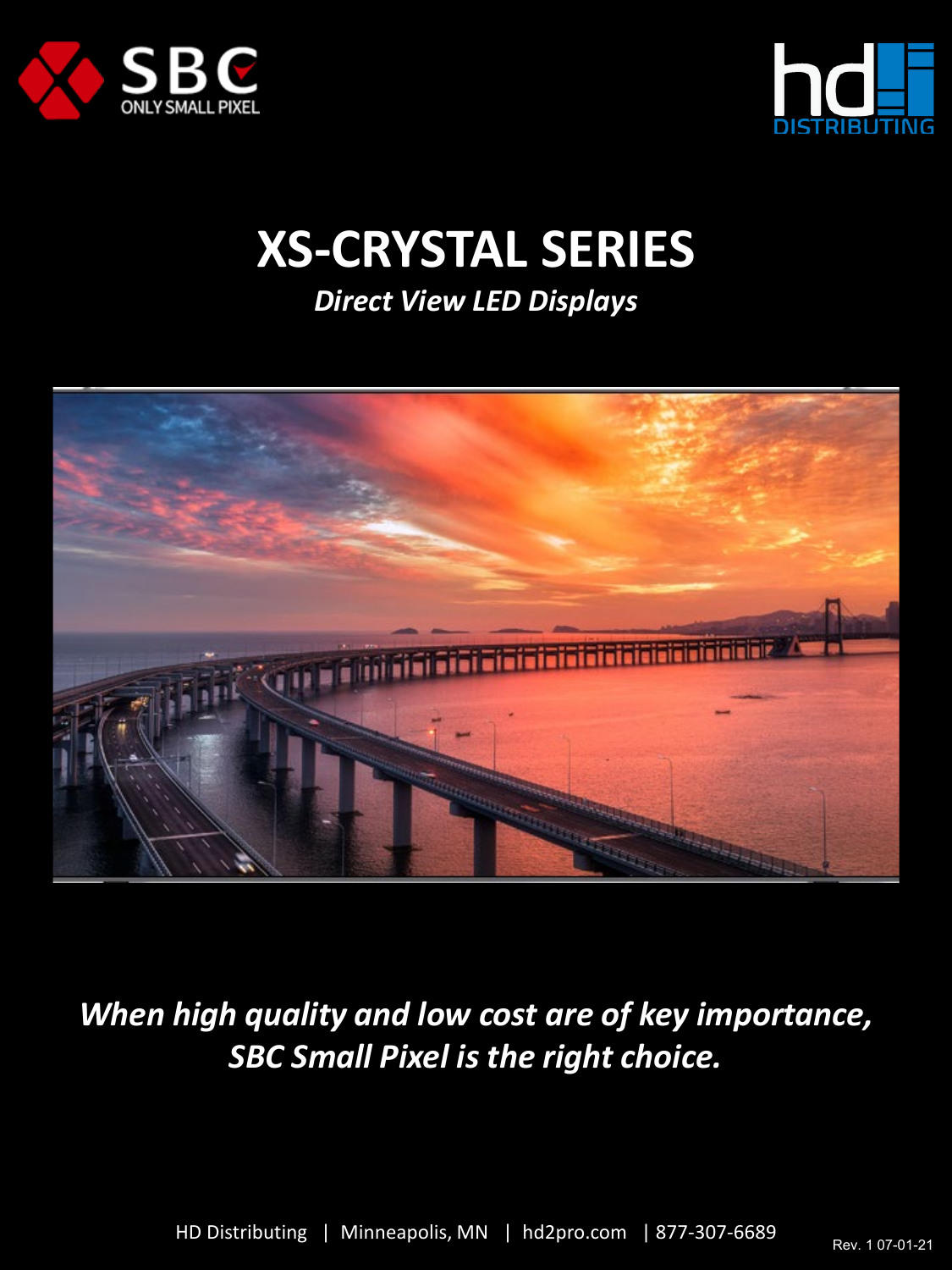



# **IT'S ALL ABOUT SMALL PIXELS**



**XS-CRYSTAL Small Pitch Series with high brightness, high contrast and ultrahigh definition creates perfect picture quality that easily attracts people's attention and greatly enhances customer confidence.**



# **The XS-B Crystal Series offers 3 Pixel Pitches**

- **1.25mm**
- **1.56mm**
- **1.87mm**



#### **Features**

- **24" Wide and HD Image**
- **16:9 Aspect Ratio Cabinets**
- **Front Serviceable Easy Access**
- **Low Power Consumption**
- **No Flicker on Camera**

*Since 2004, SBC has been building high quality, Small Pixel LED Panels at prices that surprise and delight customers.*